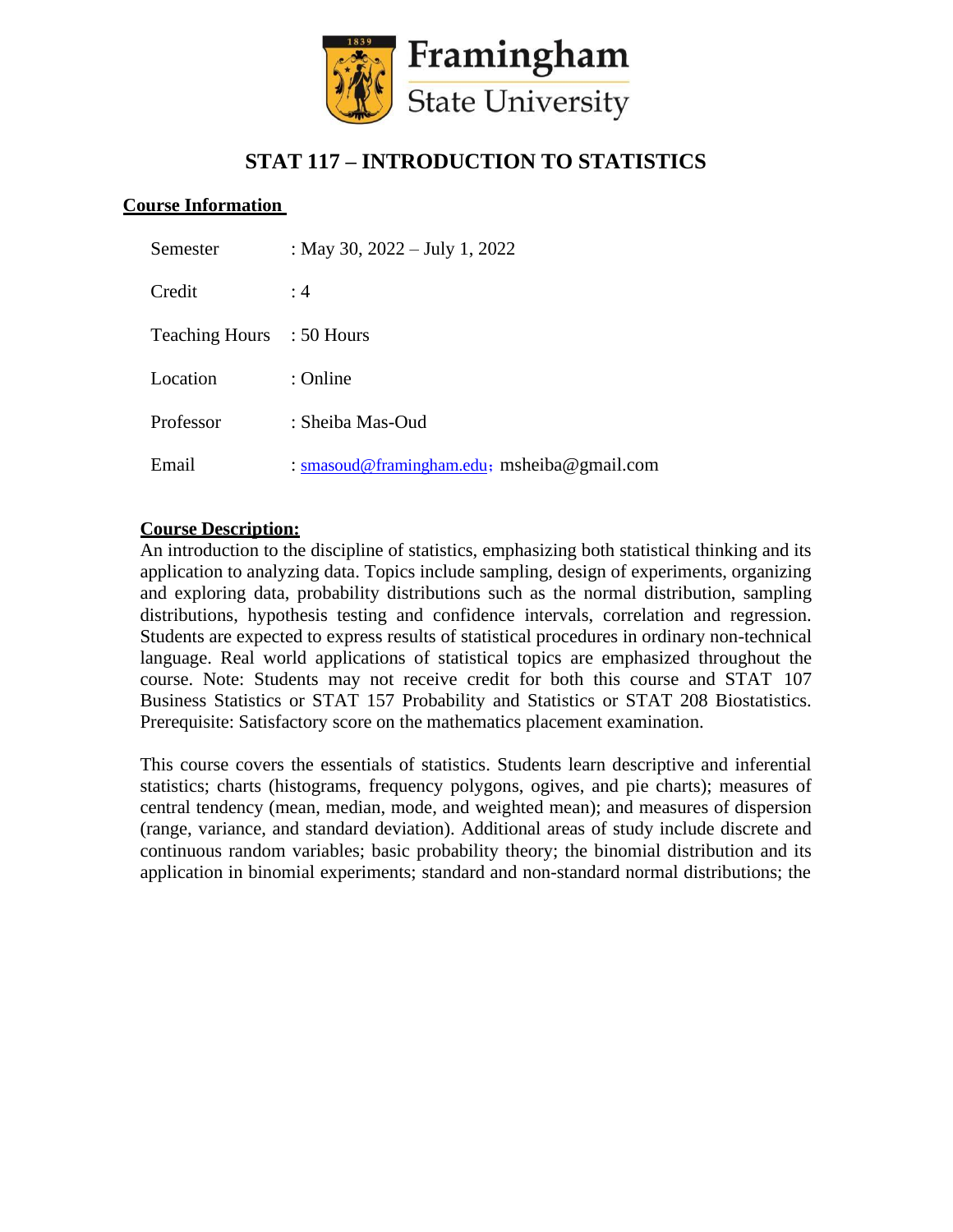

Central Limit Theorem; confidence intervals for means, proportions, and variances; linear correlation and regression; and the one sample hypotheses test for mean (large and small sample), proportions, and variances.

# **Course Goal:**

To provide the student with a basic understanding and working knowledge of elementary statistics as it applies to every day life.

## **Required Textbook/Materials/Website:**

**Textbook:** *Elementary Statistics*, by Triola, Pearson Publishing, 12<sup>th</sup> edition,© 2018 **MML Access Code**: (comes with new textbook or can be purchased separately) **MML Course ID**: **sheiba40255 Materials:** Graphing calculator is strongly recommended – TI 83/84 **Website:** Access to [www.mymathlab.com](http://www.mymathlab.com/)

## **Student Learning Outcomes & Instructional Objectives:**

This course is designed to achieve the following student outcomes and objectives:

- Interpret and build Frequency distributions
- Interpret and build Frequency tables
	- o histograms, frequency polygons, ogives and pie charts
- Calculate and interpret Measures of Center
	- o mean, median, mode,
	- o weighted mean
	- o mean of a frequency table
- Calculate and interpret the Measures of variation
	- o range
	- o standard deviation and variance of samples and populations
	- o the empirical rule
	- o Chebyshev's theorem
- Calculate the measures of Relative Standing
	- o z-scores
	- o percentiles and quartiles
	- o boxplots
- Introduction to Probability
	- o the complement rule
	- o addition rule of probability
	- o multiplication rule
	- o conditional probabilities
	- o applications
- Discrete Probability Distributions
	- o discrete random variables
	- o mean, standard deviation and variance
	- o mathematical expectation
	- Binomial Distribution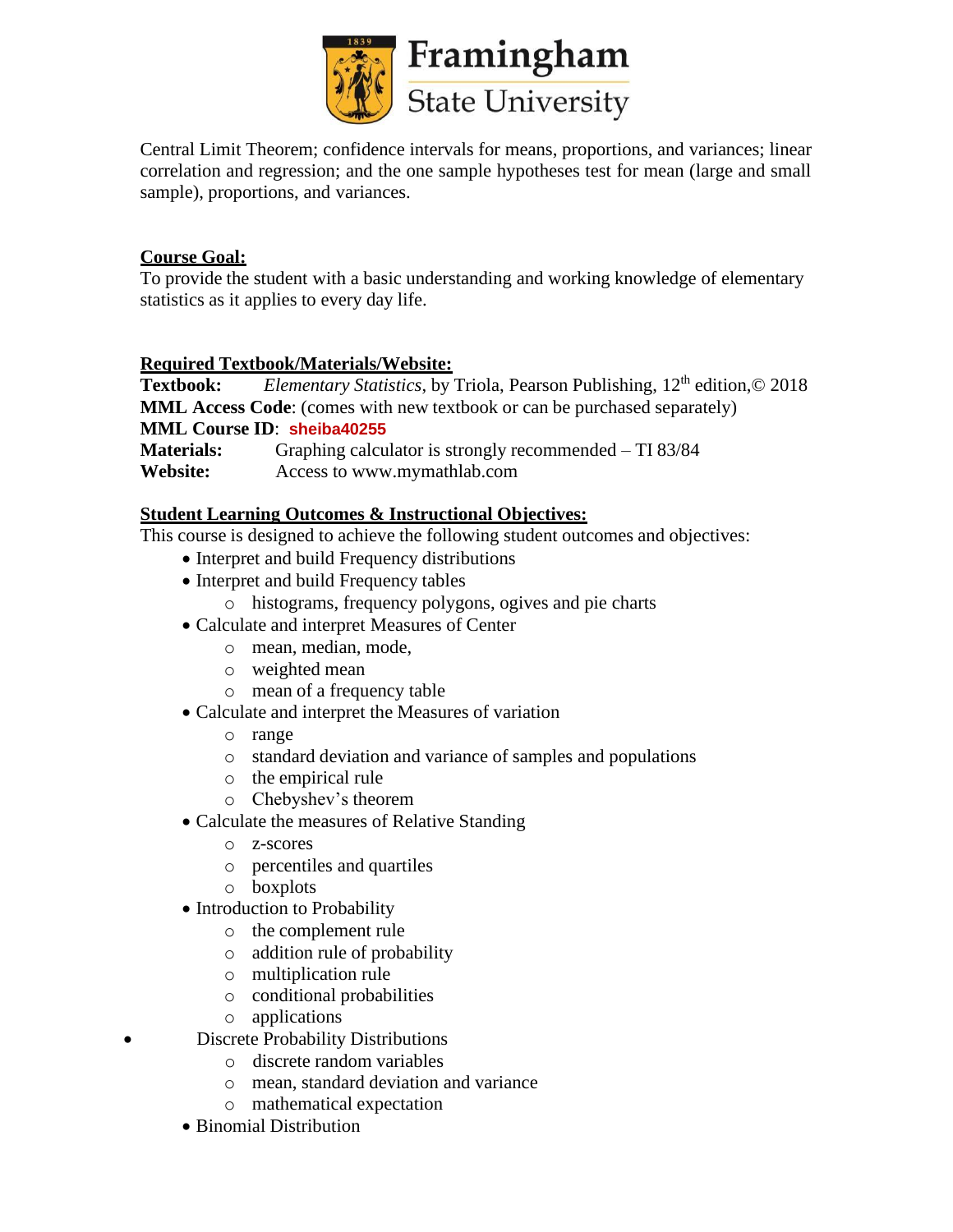

- o binomial probability formula and its applications
- o computing the mean and the standard deviation of a binomial distribution
- Standard Normal Distribution
	- o z-scores and normal distribution probabilities with applications
	- o non-standard Normal Distributions: applications
	- o Central Limit Theorem: applications (sample means)
	- o normal approximation to binomial (if time permits)
- Estimating Population Proportions
	- o estimators
	- o critical values and confidence level
	- o margin of error
	- o confidence intervals
	- o calculating sample size for a given margin of error and confidence level
- Estimating the mean
	- o estimators
	- o critical values: sigma known
	- o critical value: sigma unknown. The t distribution
	- o confidence intervals (SIGMA known and unknown)
- Estimating the variance
- Hypothesis testing: Proportions
	- $\circ$  H<sub>0</sub>, H<sub>1</sub> and significance level
		- o sample's test statistic
		- o using P-value and critical value to test hypothesis.
		- o conclusions
		- o errors: alpha and beta (if time permits)
- Testing hypothesis about the mean
	- $\circ$  H<sub>0</sub>, H<sub>1</sub> and significance level
	- o sigma unknown: critical t values. P-values (using technology)
	- o conclusions
	- o errors (if time permits)
- Testing hypothesis about the variance
- Correlation
	- o calculation and meaning of the correlation coefficient
	- o coefficient of determination
	- o testing for correlation in the population using Pearson's table
- Regression
	- o the regression line
	- o calculating the slope and intercept of the regression line
	- o using the regression line for prediction when appropriate

## **Teaching Procedures:**

This Course be delivered synchronously via zoom (at a schedule time, once a week) and asynchronously (materials reviewed on student's own schedule) on CANVAS and MyMathlab. Recorded zoom meetings will be saved and posted on CANVAS for later review. In addition, video links and power point slides will be available to students on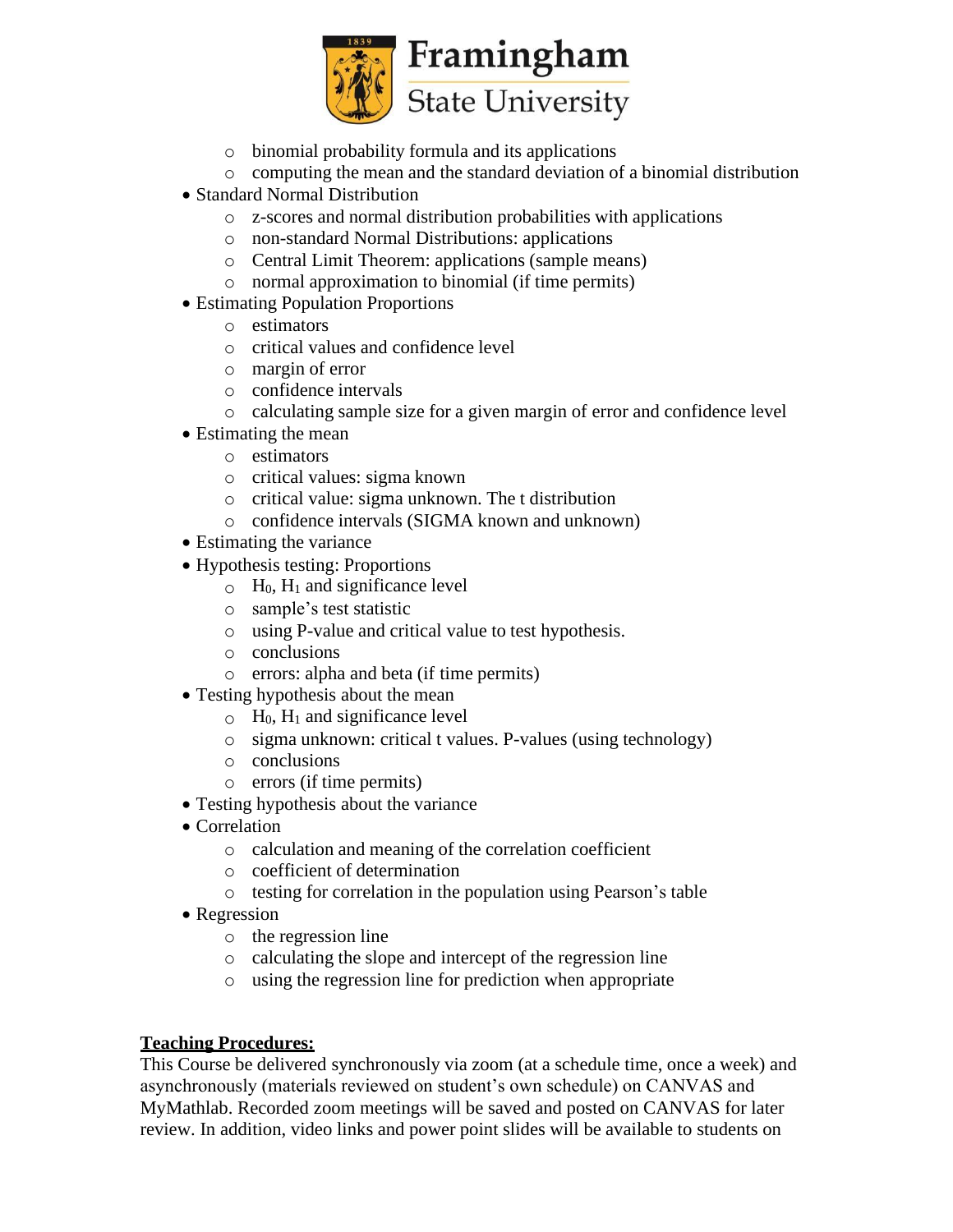

MyMathLabs. You will be given homework assignments on MyMathLab to be completed by the due dates/times each week.

# **Course Topics & Required Assignments/Readings:**

Exploring Data with Tables and Graphs

- Frequency Tables
- Histograms and Graphs

# Describing, Exploring, and Comparing Data

- Measures of Center
- Measures of Variation
- Relative Standing

Probability

- Introduction to Probability
- Addition, Complement, and Multiplication Rules
- Conditional Probability

Discrete Probability Distributions

- Discrete Probability Distributions
- Binomial Probability Distributions

Normal Probability Distributions

- The Standard Normal Distribution
- Non-standard Normal Distributions
- Central Limit Theorem
- Normal Approximation to Binomial (if time permits)

Estimating Parameters and Determining Sample Sizes

- Estimating a Population Proportion
- Estimating a Population Mean
- Estimating Population Variance (if time permits)

Hypothesis Testing

- Basics of Hypothesis Testing
- Testing a Claim About a Proportion
- Testing a Claim About a Mean where Sigma is Unknown

Correlation and Regression

- Correlation
- Regression

## **Assessment**

Students will be assessed in various ways, including quizzes, exams, homework, and a cumulative final exam. Remember, your written work is a reflection of your effort in this course and therefore, all work is to be written legibly, with scratch work done on separate paper if necessary.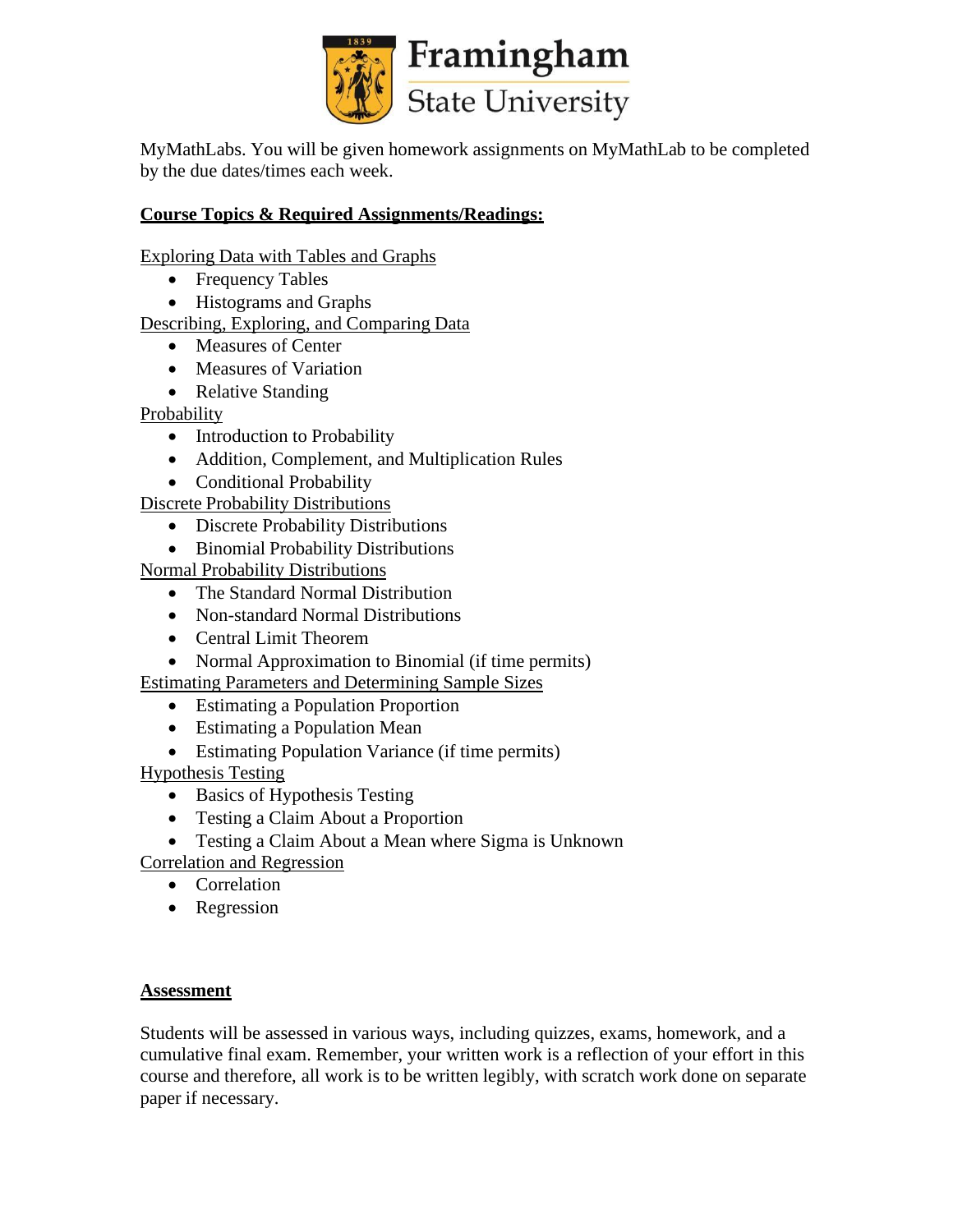

#### **Tentative Quizzes & Tests Schedule:**

| <b>Quiz 1: 06/08/2022</b>                     | $\sim$ 10 $\pm$ |  | Test 1: 06/13/2022     |  |  |  |  |
|-----------------------------------------------|-----------------|--|------------------------|--|--|--|--|
| Quiz 2: 06/15/2022                            |                 |  | - Test 2: $06/20/2022$ |  |  |  |  |
| Quiz 3: 06/22/2022                            |                 |  | - Test 3: $06/27/2022$ |  |  |  |  |
| Final Exam: Friday, July 1 <sup>st</sup> 2022 |                 |  |                        |  |  |  |  |
|                                               |                 |  |                        |  |  |  |  |

#### **Grading Breakdown:**

40% - Homework

15% - Three Quizzes (No Make Up but will drop the lowest at the end of the semester) 20% - Three Tests (No Make Up but will drop the lowest at the end of the semester) 25% Cumulative Final Exam (No Make Up)

|  |                                                                 | $67 - 69$                                                   |
|--|-----------------------------------------------------------------|-------------------------------------------------------------|
|  |                                                                 | $63 - 66$                                                   |
|  |                                                                 | $60 - 62$                                                   |
|  |                                                                 | $0 - 59$                                                    |
|  | $95 - 100$ B -<br>$90 - 94$ C +<br>$87 - 89$ C<br>$83 - 86$ C – | $80 - 82$ D +<br>$77 - 79$ D<br>$73 - 76$ D-<br>$70 - 72$ F |

#### **Attendance, Student Responsibilities and Expectations**

- **E-Textbook**: All required for this course, STAT 117 is the e-textbook via MyMathLab.
- **Homework** assignments, quizzes and tests will be, assigned and graded on MyMathLab. Students are able to see their scores and progress directly on MML anytime via the Gradebook. Homeworks will be assigned progressively. It is important that students keep on top of the course material, so homework must be done when assigned. Please note that completion of all homework assignments in a timely manner is necessary to reinforce the skills learned in class that day.
- You would receive emails and brief announcements via MyMathLab on a regular basis to keep you informed of what you should be working on.
- Weekly emails will be sent to students who may be falling below average as a wakeup call and remind them of help options available for catching up to expectations.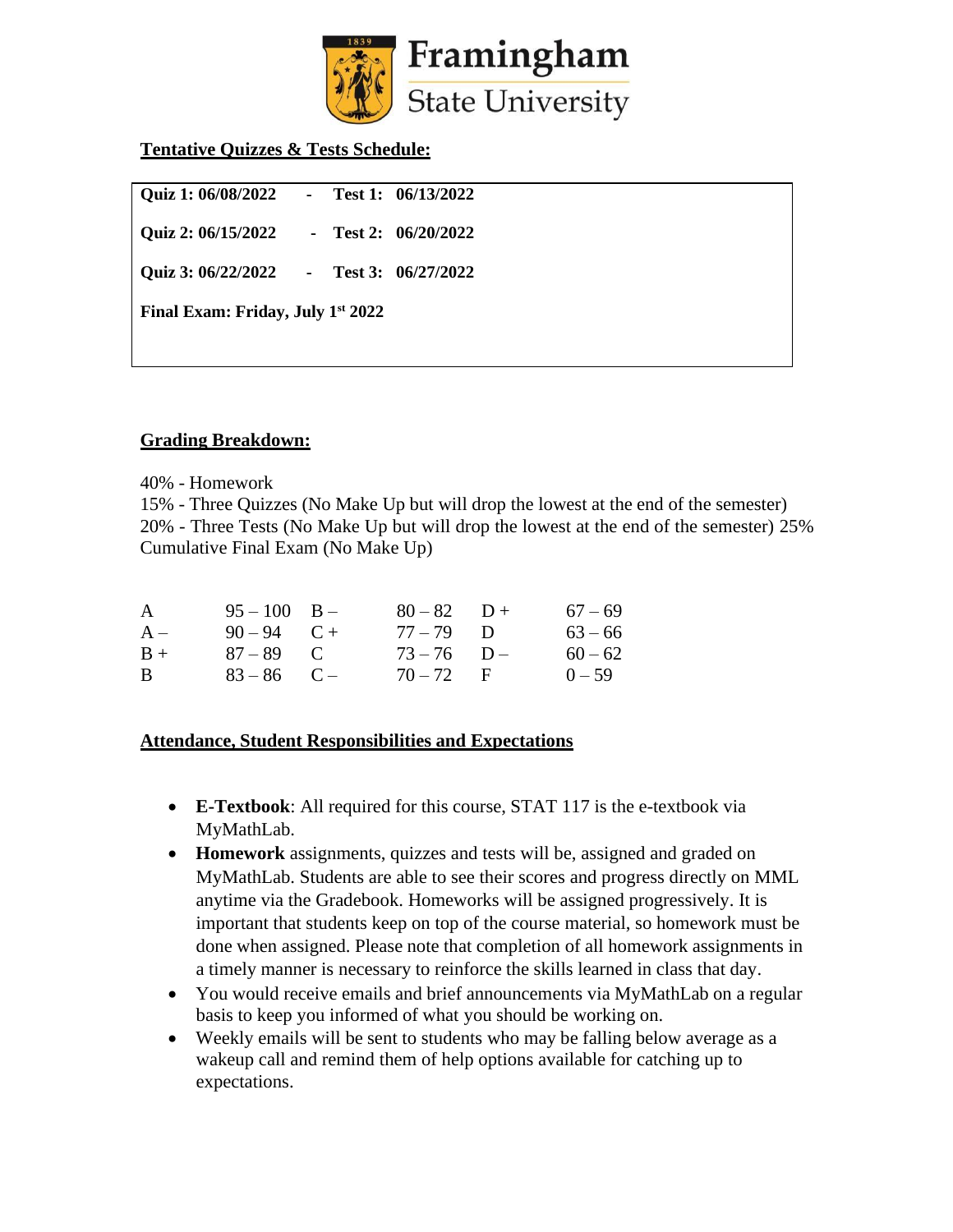

- **3 Quizzes**: Two attempts with the option to review the first attempt before taking the second attempt.
- **3 Tests:** All tests will be given via zoom on camera. Only one attempt with a possibility of reviewing after the due date. However, if a student's test is disrupted due to possible technology issues he/she must contact me immediately for a possible reset in at least two hours before it expires.
- **Final Exam**: Only one attempt and could not be reviewed after submission. However, if a student's exam is disrupted due to possible technology issues he/she must contact me immediately for a possible reset at any time during the testing period. To minimize improper assistance during tests/final exam, students are expected to take test/exam at the same time/date while logged into zoom with audio/video turned on and would try confirm any technological disruptions whenever they may occur.
- Students use of calculators highly recommended.
- Missing an exam is a *serious* matter. In the event a student must miss an exam because of circumstances beyond his/her control, it is imperative that the student contacts the instructor before the scheduled exam, or before the next class following the exam. Once a graded exam has been returned to the class, it is not possible for a student to make it up.
- Class participation and attentiveness to the pace of this course will be considered an integral part of this course.

## **Disability Statement:**

"Framingham State University offers equal opportunities to all qualified students, including those with disabilities and impairments. The University is committed to making reasonable accommodations as are necessary to ensure that its programs and activities do not discriminate, or have the effect of discriminating, on the basis of disability. Academic Support serves students with learning and psychiatric disabilities as well as students with visual, mobility and hearing impairments. For further information about this, please visit the website at https:/[/www.framingham.edu/academics/center-for-academic-success](http://www.framingham.edu/academics/center-for-academic-success-)andadvising/ or contact Ms. LaDonna Bridges, Director of Academic Support/Disability Services, in the Center for Academic Support and Advising (CASA) at 508-626-4906 or [lbridges@framingham.edu."](mailto:lbridges@framingham.edu)

## **Academic Honesty and Plagiarism:**

Our purpose in the classroom is to seek the truth; this work requires trust and honesty between teacher and student. If we are not honest about what we know and don't know, our learning will always be impaired. Because our teaching and learning depends on this honest communication, we expect all students to understand what plagiarism is and why it is unacceptable.

Plagiarism means taking someone else's ideas or words and presenting them as one's own. The offense can take many forms including cheating on a test, passing in a paper taken from the Internet or from another student, or failing to properly use and credit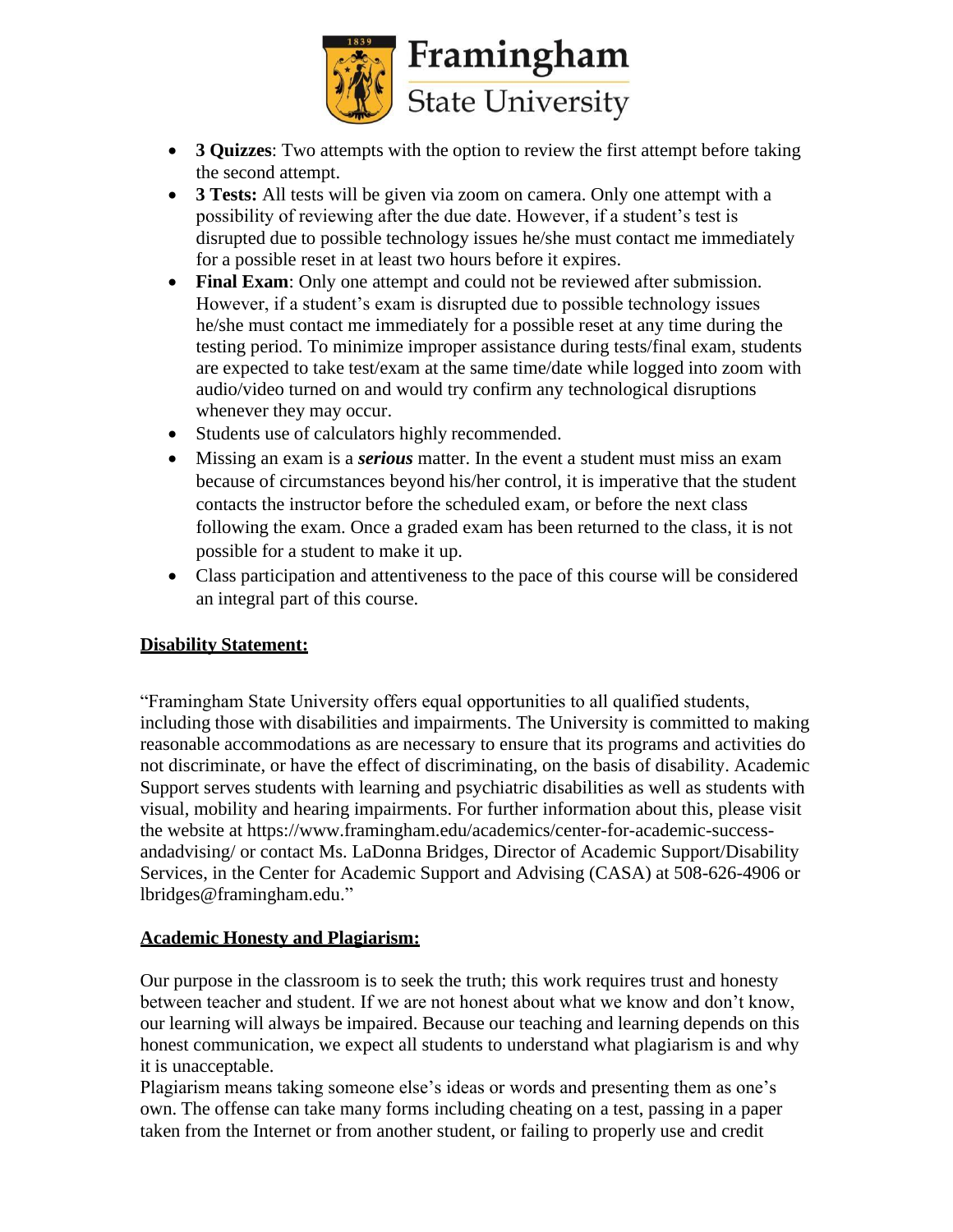

sources in an essay. Sometimes the issue is subtle, involving getting too much help on an assignment from someone else. In every instance, plagiarism means cheating both oneself and the owner of the source. Since the cheating sabotages a student's learning experience, consequences range from no credit for the assignment to failure for the course and possible expulsion from the college.

For further information concerning plagiarism, refer to the FSU Student Handbook.

# **Copyright Law**

U.S. Copyright Law - For all courses that use Blackboard, please include the following statement on your syllabus: "This course website may contain copyrighted materials that are used in compliance with U.S. Copyright Law. Under that law, materials may not be saved to your computer, revised, copied, or distributed without permission. They are to be used in support of instructional activity as part of this course only and shall be limited to the duration of the course, unless otherwise specified by the instructor or owner of the material. You may only download or print materials at the direction of your instructor who knows which materials are copyrighted and which are not."

# **Frequently Asked Questions by Students:**

- *Can I turn in late homework?*
	- o Yes, you can. But there is a 30% reduction in your potential earned points for the questions that are past due. Also, homework assignments will not remain available for the entire semester. Once an exam is given, the homework assignments that cover the exam's material will be closed for the remainder of the semester.
- *Can I make up a missed quiz?*
	- o No, you cannot take a missed quiz, no matter what the reason. However, the lowest quiz score will be dropped at the end of the semester.
- *Can I make up a missed test?*
	- o No, you cannot take a missed test, no matter what the reason. However, the lowest quiz score will be dropped at the end of the semester.
- *Do you give "retakes" on tests or quizzes?*
	- o No, I do not. You only get one (1) chance at each quiz or each test.
- *Do you give Extra Credit in this course?*
	- o This question often gets asked towards the end of the semester. No, extra credit is *not* given for this course. To earn the highest possible grade, you should read your textbook, complete all homework assignments on time, be ready for quizzes and exams. You will not be allowed to do extra work to boost your grade.
- *What are the consequences for cheating?*